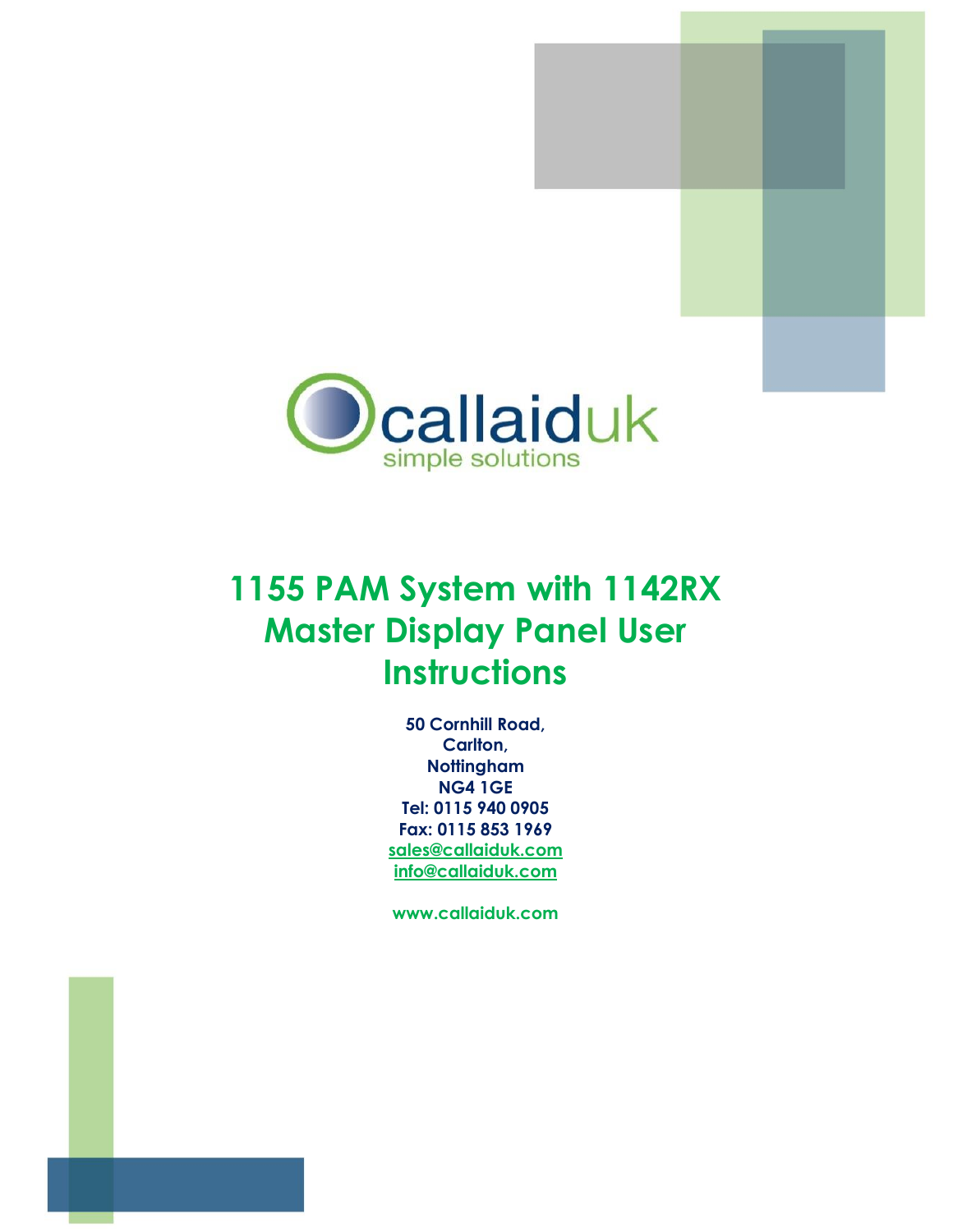## **PAM positions & product details**



Tel: 0115 940 0905<br>Fax: 0115 8531969

PAM inside the bedroom door





#### **Care & maintenance**

This case is sealed to IP67 so it can be safely cleaned with a damp cloth using a none abrasive cleaner.

#### **Storage**

Do not store this unit unless it is connected to the charger and charging. Lithium-ion batteries do not recover well from a fully discharged condition.

50 Cornhill Road Carlton

0 Cornhill Road Carlton Tel: 0115 940 0905 sales@callaiduk.com<br>Nottingham NG4 1GE Fax: 0115 8531969 www.callaiduk.com

Arm/Disarm button<br>
This button includes the red<br>
indicator lamp.<br>
PAM outside the bedroom door

**Warning**



This is a radio device and should be used as instructed. When used without "out of signal monitoring" it is up to the user to ensure that the PAM signals can be received at the receiver device

wherever it is located in the building.

**Call Aid UK Ltd 50 Cornhill Road, Carlton, Nottingham, NG4 1GE Tel: 0115 940 0905 sales@callaiduk.com www.callaiduk.com Fax: 0115 853 1969**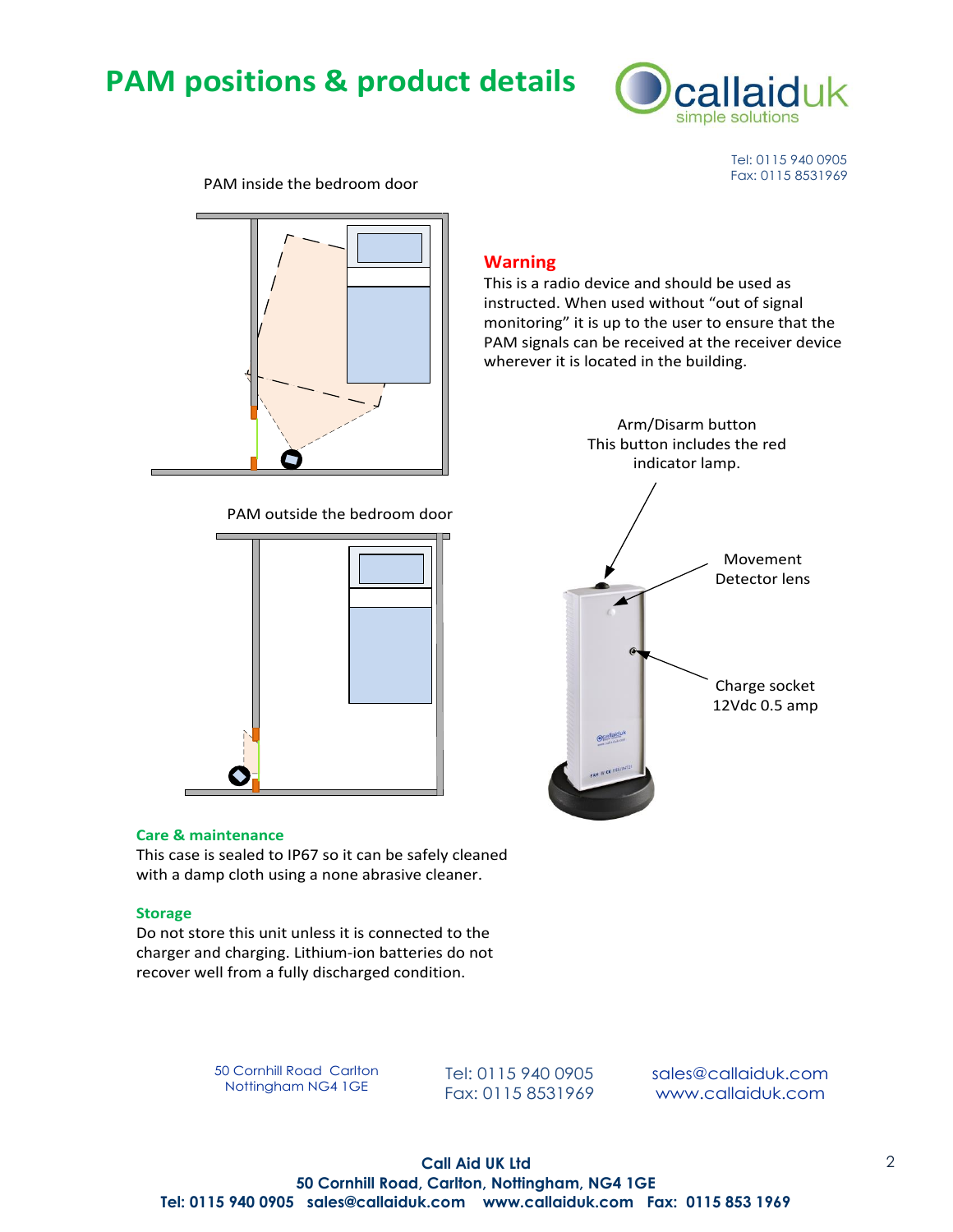

## **1155 PAM System User Instructions**

## **1142RX Master Display Panel – System Information**

### **System Clear**

 **When there are no PAMs or Call/Panic Buttons active, the screen will show, 'SYSTEM CLEAR'.**

#### **Switch on the PAM**

 **To switch ON the PAM press the button on the top, two beeps will sound and the lamp in the button will flash for 15 seconds allowing time to exit the room.**



**TOTAL ACTIVE** 

PAM 2

01

\*\*\*\*

#### **IMPORTANT: PLEASE CONFIRM THAT THE PAM IS ACTIVATED. THE PAM NUMBER SHOULD BE DISPLAYED ON THE MASTER DISPLAY PANEL.**

- **If more than one PAM is switched ON, the total number of working PAMs is shown at the top right corner of the master display panel.**
- **The bottom line of the display panel will scroll through all the currently active PAMs. The signal strength of the active PAMs will be shown on the bottom right with a maximum of four stars. (The signal strength indicator may fluctuate during use, this is normal)**
- **If no stars are shown, the PAM unit is out of signal range. If the PAM unit is not detected, 'CHECK PAM' will appear on the screen.**

#### **Low Battery**

- **When the PAM battery is getting low it will send a warning signal to the master display panel. When 'LOW BATT' is displayed on the Master display panel, recharge the PAM immediately.**
- **To remove the LOW BATT message from the Master display, switch OFF the PAM.**

#### **Charging the PAM**

 **When the PAM is on charge the LAMP in the button at the top of the PAM will be illuminated. When the unit is fully charged, the lamp will flash, the PAM can be removed from charging.** 

#### **Deactivating the PAM**

 **To switch OFF the PAM, press the button at the top and three beeps will sound confirming the PAM is switched OFF.** 

#### **Cancelling a triggered PAM**

- **When a PAM is triggered a radio signal is sent to the Master display receiver. "MOVEMENT!" will appear on the Master display receiver along with the PAM's identity.**
- **To cancel the triggered PAM, press the button at the top on the PAM and three beeps will sound confirming that it is switched OFF.**

# **MOVEMENT!**  $\blacksquare$

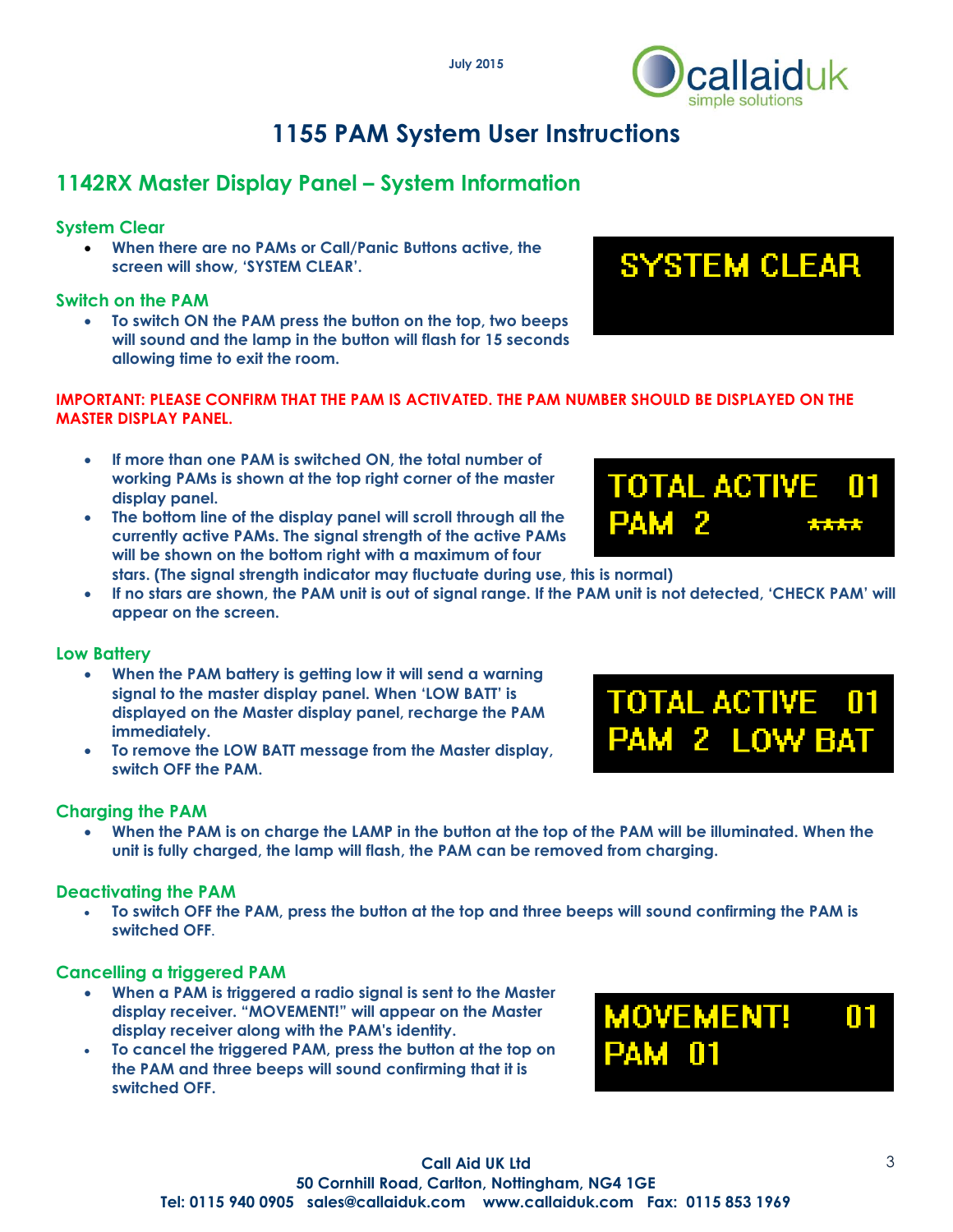

m

**CHECK PAM!** 

Π4

#### **Check PAM**

- **The PAM will continue to transmit to the master panel while it is switched ON. Should the PAM signal fail to get to the Master display due to range issues, the Master display will respond with "CHECK PAM!" along with the PAM's identity.**
- **When this message is displayed go to the PAM and switch it OFF and switch it back ON again, if this does not resolve the CHECK PAM warning, check the battery and the signal strength.**
- **This signal will also appear if the PAM is in a low signal area or has been on LOW BATTERY for too long.**
- **Please contact Call Aid UK 0115 940 0905 if difficulties continue.**

#### **Mute button**

- **There is a MUTE feature available on the 1142 Master display panel. This mode can be activated by pressing the bottom left switch. This will MUTE the buzzer for 60 seconds.**
- **If a new alert is received during the MUTE period, this will override the MUTE timer. When in MUTE mode the green lamp will be lit in the MUTE button. Once the timer has expired, the lamp will switch OFF.**

#### **Night Mode**

- **This mode is used to lower the volume of the system. This mode effects the PAM movement alert and low level assistance calls from portable or bedhead units. The night mode is best suited to reduce night time volume so as not to disturb residents.**
- **This mode will not override emergency calls or 'CHECK PAM' alerts.**
- **To activate, press the top left switch. The red lamp inside the switch will illuminate to indicate that the night mode is set.**
- **To turn off the night mode, press the switch again. The night mode lamp will now be turned off.**



**Call Aid UK Ltd 50 Cornhill Road, Carlton, Nottingham, NG4 1GE Tel: 0115 940 0905 sales@callaiduk.com www.callaiduk.com Fax: 0115 853 1969**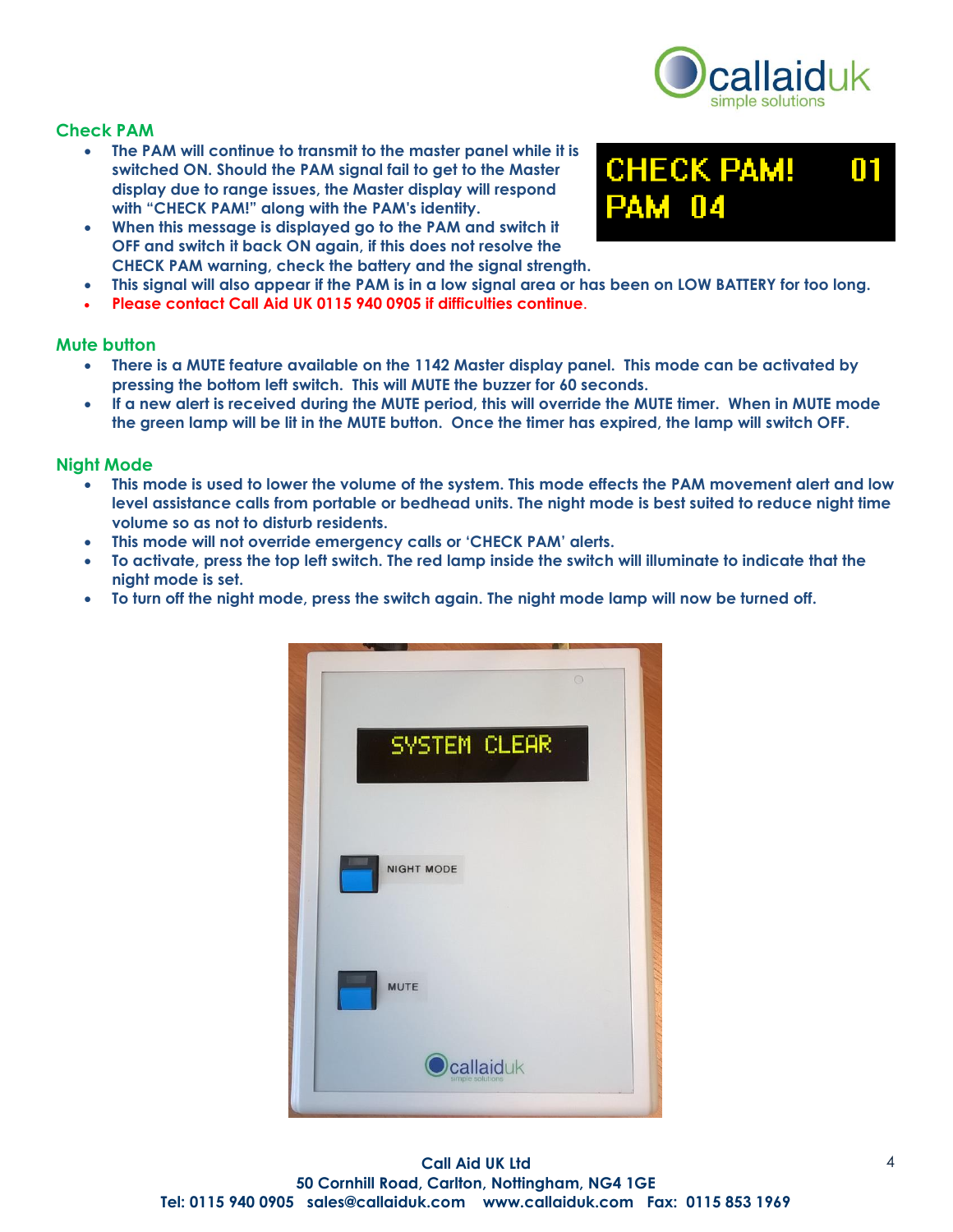

#### **Silent Test & RSSI (radio signal strength indicator) Mode**

- **To activate the RSSI test mode, press the RSSI switch at the reverse of the receiver. This mode can only be activated when there is no activity on the system.**
- **To exit this mode, press the RSSI switch again. The RSSI test mode can be exited at any time.**
- **Up to 50 signal strength reports can be shown at any one time. While a PAM is running, the signal will be updated at every check in or trigger. To remove a PAM from the report, switch OFF the applicable PAM unit.**
- **To test any units other than PAMs, trigger the unit and then view the result on the display. To remove the result, send a CANCEL function from the unit.**

#### **Engineer's Menu**

- **To operate the setup menu, the switches at the rear of the unit are used. This mode cannot be accessed when any alarm calls are active.**
- **To gain access to the menu, press both the 'UP' and 'DOWN' switches at the same time.**
- **In this mode, features such as global and local night mode, system ID and display ID can be changed.**
- **Global mode will allow other display panels on the same system to control the night and mute modes on other panels.**
- **Local mode will restrict control such as mute and night functions to the individual display panels. (Not affecting other display panels)**
- **System ID is to be changed to isolate different PAM systems from each other.**
- **Display ID is used to change the unit ID of the display panel. This should not be changed unless needed for site fault finding/debugging.**



**Call Aid UK Ltd 50 Cornhill Road, Carlton, Nottingham, NG4 1GE Tel: 0115 940 0905 sales@callaiduk.com www.callaiduk.com Fax: 0115 853 1969**